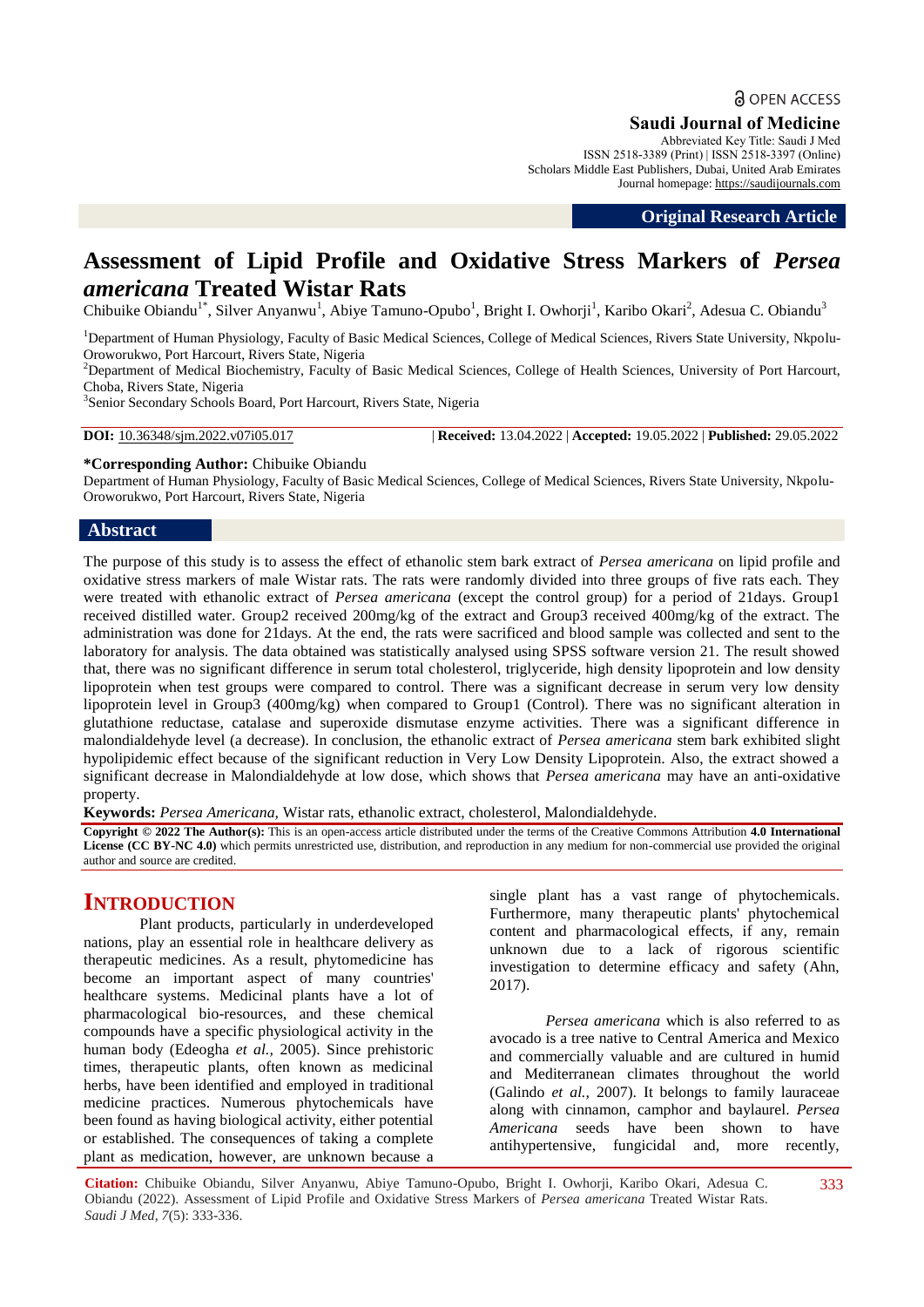According to findings from a study that showed that abnormal serum lipids play an important role in the development of atherosclerosis later in life, the lipid profile (total cholesterol, high density lipoprotein, triglyceride, and low density lipoprotein analysed after a 12 to 14 hour fast is of great value in identifying cardiovascular risk factors (Carreras and Ordonez, 2007).

Oxidative stress occurs when there is a mismatch between the systemic expression of reactive oxygen species (ROS) and a biological system's ability to quickly detoxify reactive intermediates or repair the harm they cause. Disturbances in a cell's normal redox state can lead to the creation of peroxides and free radicals, which can harm all of the cell's components, including proteins, lipids, and DNA (Birnboin, 1986). ROS, on the other hand, can be advantageous because the immune system uses them to target and kill infections. Short-term oxidative stress may also play a role in aging prevention by inducing a mechanism known as mitohormesis (Gems and Partridge, 2008). The aim of the study is to assess the lipid and oxidative profiles of *Persea americana* treated Wistar rats.

#### **MATERIALS AND METHODS**

#### **Animal Models**

Adult male Wistar rats used for this study were bred in the animal house of the Faculty of Basic Medical Sciences, Rivers State University, Nigeria. They were placed in standard cages and acclimatized in two weeks while maintaining them in environmental conditions with proper ventilation and free access to food and water. Generally, the procedures conformed to the established principles for the care and use of laboratory animals published by the National Institute of Health, USA (National Institutes of Health, 1985). Appropriate institutional approval was obtained for this study.

#### **Preparation of Plant Extract**

The stem bark of mature *Persea americana* was obtained from the tree in the Rivers State University, Port Harcourt, Rivers State, Nigeria. The plant was identified in the Department of Plant Science and Biotechnology by the taxonomist, with a voucher number RSUPb040. Samples were deposited in the herbarium. The bark was peeled from the stem, washed and dried in the oven at a temperature of 45°C. Using the soxhlet method of extraction, ground stem bark of *Persea americana* was dissolved in 2 litres of distilled water which was measured with a measuring cylinder for complete 24 hours, in a maceration jar. The solution was filtered using a glass funnel and white handkerchief. The handkerchief was spread over the funnel placed in 1000ml beaker, the filtrate was then carefully poured into the white-handkerchief which carefully filtered through the funnel and into the beaker. To obtain a clear filtrate, what-mann filter paper was used for a second filtration.

The clear filtrate was poured into an evaporating dish and placed on a water bath at a temperature of 40-50 degree Celsius where it gradually evaporated leaving the extract in a paste form. The crude extract which was stored in the refrigerator for use was later reconstituted into 200mg and 400mg/kg body weight and used for animal oral experiments.

#### **Experimental Design/Procedure**

This study was designed to assess the lipid and oxidative profiles of the stem bark extract of *Persea americana.* Male Wistar rats were divided into 3 groups of 5 rats each. Group one (1) which served as control received distilled water. Group 2 received 200mg/kg of the extract and Group 3 received 400mg/kg of the extract. The extracts were administered orally and once daily throughout the period of the experiment using appropriate animal feeding tubes. Administration lasted for 21 days. The rats were sacrificed under chloroform anaesthesia, after 24 hours of last administered dose.

Blood was taken by cardiac puncture into appropriate sample bottles to determine the serum lipid profile [Total cholesterol (TC), Triglyceride (TG), High density lipoprotein (HDL), Low density lipoprotein (LDL), and Very low density lipoprotein (VLDL)]. The samples were spun for 20 minutes in a serologic manual centrifuge after collection. The biochemical assay was then carried out using 1 mL aliquots of serum. Commercial Labtest Diagnostic kits were used to analyze biochemical parameters, utilizing standard methodologies based on enzymatic and colorimetric methods, spectrophotometry, and in line with the manufacturer's instructions. An automated biochemical analyzer was used to determine the concentrations. The plasma was utilized to calculate oxidative stress indicators according to conventional procedures (Wasowick *et al.*, 1993; Condezo-Hyos *et al*., 2013; Peskin and Winterbourn 2017; Vives-Bauza *et al.,* 2007; Slaughter and O'Brien, 2000; Goldberg, 1984).

#### **Statistical Analysis**

For the statistical analysis, SPSS software, version 21.0 was used. The Mean and Standard Error of Mean (SEM) were calculated. In the comparison of the mean level of serum lipids and plasma antioxidants between the control and test groups, we used the analysis of variance (ANOVA) and then post hoc test least significant difference. All crosses whose probability *(P) value* was less than 0.05 were considered statistically significant.

#### **RESULT**

The result for the study is presented in Tables 1-3.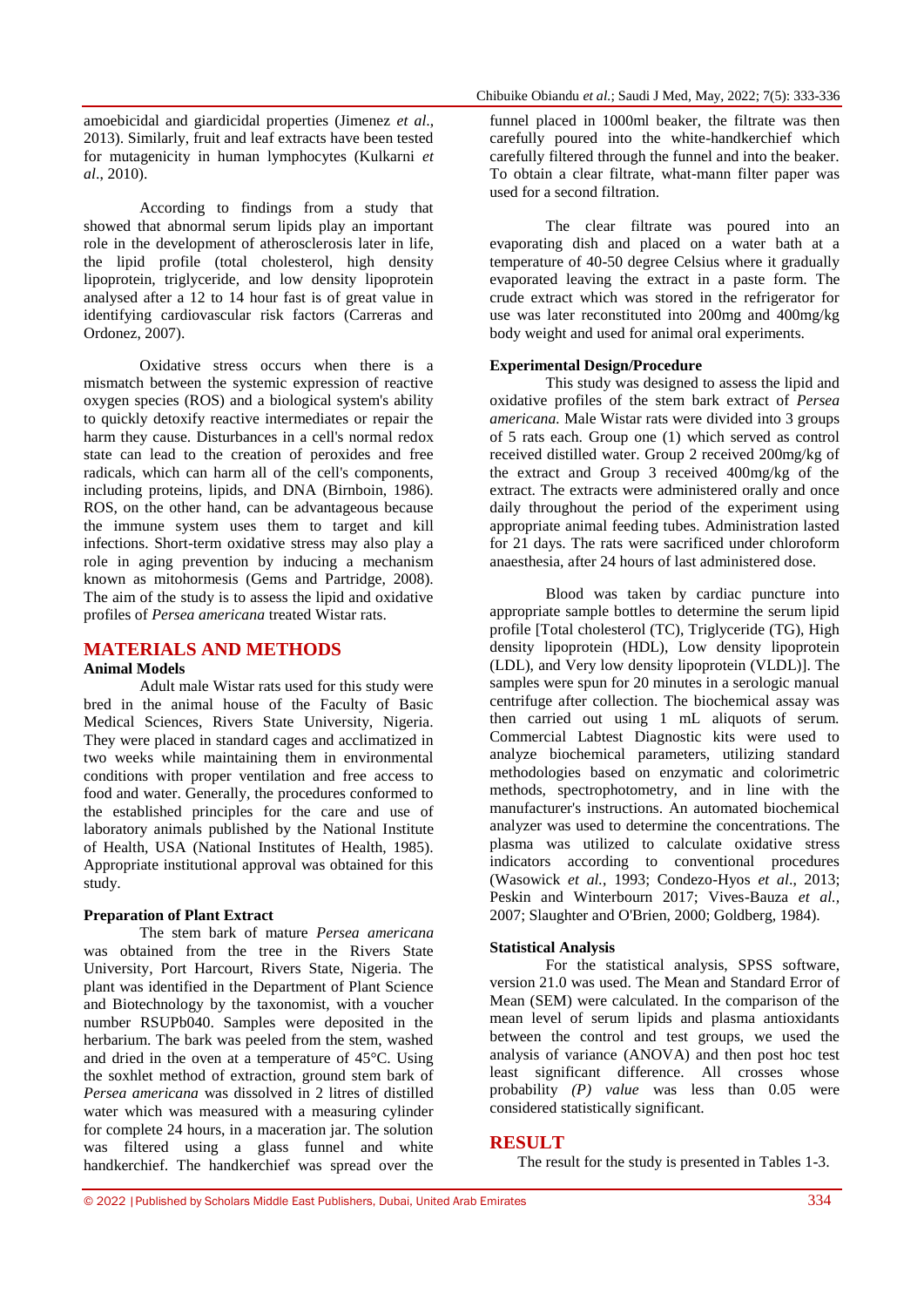| <b>Groups</b><br>(mg/kg)                                                                                                                                                                                                                                                                         | <b>Total Cholesterol</b><br>(mmol/L) | <b>Triglyceride</b><br>(mmol/L) | <b>High Density Lipoprotein</b><br>(mmol/L) |  |  |
|--------------------------------------------------------------------------------------------------------------------------------------------------------------------------------------------------------------------------------------------------------------------------------------------------|--------------------------------------|---------------------------------|---------------------------------------------|--|--|
| Control                                                                                                                                                                                                                                                                                          | $3.68 \pm 0.38$                      | $1.03 \pm 0.16$                 | $1.33 \pm 0.15$                             |  |  |
| <b>200</b>                                                                                                                                                                                                                                                                                       | $3.34 \pm 0.16$                      | $0.83 \pm 0.11$                 | $1.38 \pm 0.06$                             |  |  |
| 400                                                                                                                                                                                                                                                                                              | $3.58 \pm 0.19$                      | $0.70 \pm 0.04$                 | $1.47 \pm 0.11$                             |  |  |
| $\mathbf{v}$ and $\mathbf{v}$ and $\mathbf{v}$ and $\mathbf{v}$ and $\mathbf{v}$ and $\mathbf{v}$ and $\mathbf{v}$ and $\mathbf{v}$ and $\mathbf{v}$ and $\mathbf{v}$ and $\mathbf{v}$ and $\mathbf{v}$ and $\mathbf{v}$ and $\mathbf{v}$ and $\mathbf{v}$ and $\mathbf{v}$ and $\mathbf{v}$ and |                                      |                                 |                                             |  |  |

**Table 1: Effect of extract of** *Persea americana* **on the serum Total cholesterol, Triglyceride and High density lipoprotein cholesterol**

Values are presented as Mean ± SEM.

**Table 2:** E**ffect of extract of** *Persea americana* **on serum low density lipoprotein and very low density lipoprotein in male Wistar rats**

| Groups $(mg/kg)$ | Low Density Lipoprotein (mmol/L)                             | Very Low Density Lipoprotein (mmol/L) |
|------------------|--------------------------------------------------------------|---------------------------------------|
| Control          | $2.82 \pm 0.32$                                              | $0.47 \pm 0.07$                       |
| 200              | $2.38 \pm 0.13$                                              | $0.41 \pm 0.04$                       |
| 400              | $2.42 \pm 0.18$                                              | $0.32 \pm 0.02*$                      |
|                  | .<br>$\sim$ $\sim$ $\sim$ $\sim$ $\sim$ $\sim$ $\sim$ $\sim$ |                                       |

Values are presented as Mean ± SEM. \*Differences are considered

significant at P<0.05 when compared to the control.

| <b>Groups</b><br>(mg/kg) | <b>Glutathione Reductase</b><br>$(\mu g/min/mg.protein)$ | <b>Catalase</b><br>(Units/mg.protein) | Superoxide<br><b>Dismutase</b><br>$Ug/mg.$ protein) | Malondialdehyde<br>(Umol/mg.protein) |
|--------------------------|----------------------------------------------------------|---------------------------------------|-----------------------------------------------------|--------------------------------------|
| Control                  | $1.49 \pm 0.26$                                          | $5.91 \pm 0.51$                       | $0.44 \pm 0.07$                                     | $0.39 \pm 0.06$                      |
| 200                      | $1.63 \pm 0.12$                                          | $6.17 \pm 1.44$                       | $0.54 \pm 0.05$                                     | $0.20 \pm 0.04*$                     |
| 400                      | $1.81 \pm 0.92$                                          | $5.70 \pm 0.32$                       | $0.30 \pm 0.03$                                     | $0.46 \pm 0.04$                      |

**Table 3: Effect of extract of** *Persea americana* **on some oxidative stress markers**

Values are presented as Mean  $\pm$  SEM. \*Differences are considered significant at P<0.05 when compared to the control.

## **DISCUSSION**

The evaluation of antioxidant properties of a plant extract is interesting and important because it is concerned with finding potential new sources of natural antioxidants that act as functional food products. In this study, there was no significant  $(p<0.05)$  change in the level of serum total cholesterol, triglyceride and high density lipoprotein cholesterol (Table 1) and low density lipoprotein cholesterol (Table 2), however, there was a significant change (a decrease) in very low density lipoprotein cholesterol level (Table 2). The findings in this study do not agree with the reported findings by Gouegni and Abubakar (2013) showing that *Persea americana* reduced total cholesterol by 24.91 percent, triglycerides by 37.97%, LDL by 59.57% and HDL by 14.54%. The differences could be due to the dosage and duration of administration. However, the researchers also reported a significant decrease in VLDL-c by 47.41% which is in agreement with findings in the present study. The lipid profile is frequently taken into account in the assessment of dyslipidaemia. The extract of *Persea americana* neither had an effect on LDL, which is considered atherogenic nor induced a rise in HDL, which is regarded as cardioprotective (Juhan-Vague *et al.*, 1991). But the extract caused a significant decrease in Very Low Density Lipoprotein, indicating some hypolipidemic effect of the extract in this investigation.

There was no significant alteration of the enzymatic oxidative stress markers in this study. The activities of glutathione reductase, superoxide

dismutase and catalase enzymes were not significantly altered. which was not significant. This was observed when the measured enzyme activity in the test group was compared to the control. The level of Malondialdehyde (MDA) was significantly  $(p<0.05)$ reduced in the low dose (200mg/kg) extract in this study. Malondialdehyde is a product of lipid peroxidation. Lipid peroxidation is thought to be a good predictor of cell membrane damage caused by reactive oxygen species. Malondialdehyde is a common endproduct of polyunsaturated fatty acid peroxidation and is widely used to determine oxidative stress conditions (Raghavendran *et al.,* 2004). An imbalance between the creation of reactive oxygen species and the antioxidant system's ability to detoxify them causes oxidative stress.

The presence of specific phenolic compounds including flavonoids and phenolic acids, which are apparently the principal anti-oxidative chemicals of fruits and vegetables, has been related to the antioxidant characteristic of many plants. Antioxidants such as phenols, flavonoids, and tannins are beneficial in the prevention and treatment of oxidative stress and related illnesses (Brown and Rice-Evans, 1998). *Persea americana's* ability to decrease lipid peroxidation could be attributed to a free radical scavenging mechanism that avoided additional peroxidation and potential cell injury.